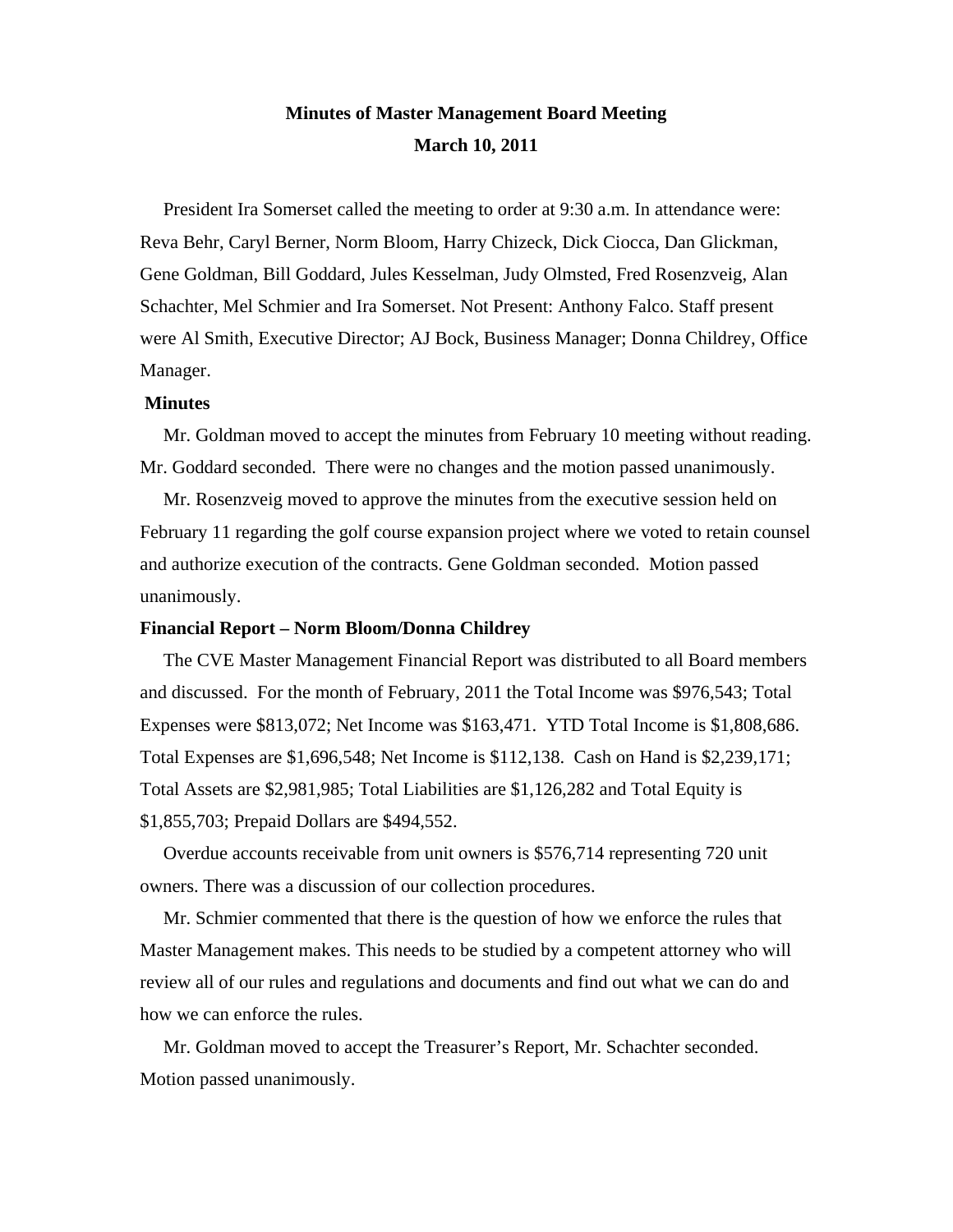# **Presidents Report – Ira Somerset**

*Because of the importance of the information, the President's Report is appended to the filed copy of these minutes and printed as a separate column elsewhere in The Reporter.*

 Following the report, Mr. Schmier asked who will be negotiating, preparing the agreements, writing the deeds, etc on the properties that are to be turned over by Mr. Levy. Mr. Schmier recommended we hire a real estate attorney who specializes and prepares deeds. It was also suggested that we have a Warranty Deed prepared and not a Quit Claim deed. Mr. Somerset stated that our general counsel will be working on this.

 Mr. Glickman stated that in his opinion, there are many improper traffic control devices located here in CVE. This is a significant concern and could be a major cost factor if there is an accident. Mr. Goddard stated that there was a major traffic control report conducted four years ago. Mr. Somerset stated that as the irrigation system is installed, the roads will be cut up and patched. At some future time, the Board will make a decision as to what will be done with the roads.

# **Executive Director's Report – Al Smith**

 Mr. Smith discussed the proposed bus shelters to be provided by the *Reporter.* He has a letter of understanding, which is with CenDeer's attorney. Since DRF will only be here until December, Mr. Schmier asked if the new company, Bay Management, is in agreement. Mr. Somerset stated that they will sign off on the agreement. After discussion regarding who will be responsible for the maintenance of the shelters (recreation will maintain them). Mr. Goldman moved that we authorize the Executive Director to sign the agreement should it meet with his approval. Ms. Behr seconded. Motion passed unanimously.

 The Security Gate enhancement project RFP was sent out to 16 companies on March 3. A pre-submittal conference will be held at 9:30 a.m. on Monday, March 21 for interested respondents to walk the three gate houses. All proposals are due back by close of business on April 15. MM will open the proposals and begin the evaluation on April 18.

 COOCVE will be buying two defibrillators to be placed in the Clubhouse. A letter of understanding is being written by our attorney -- Mr. Smith will e-mail the draft version to the Board. Kent Security will all be retrained to use these defibrillators.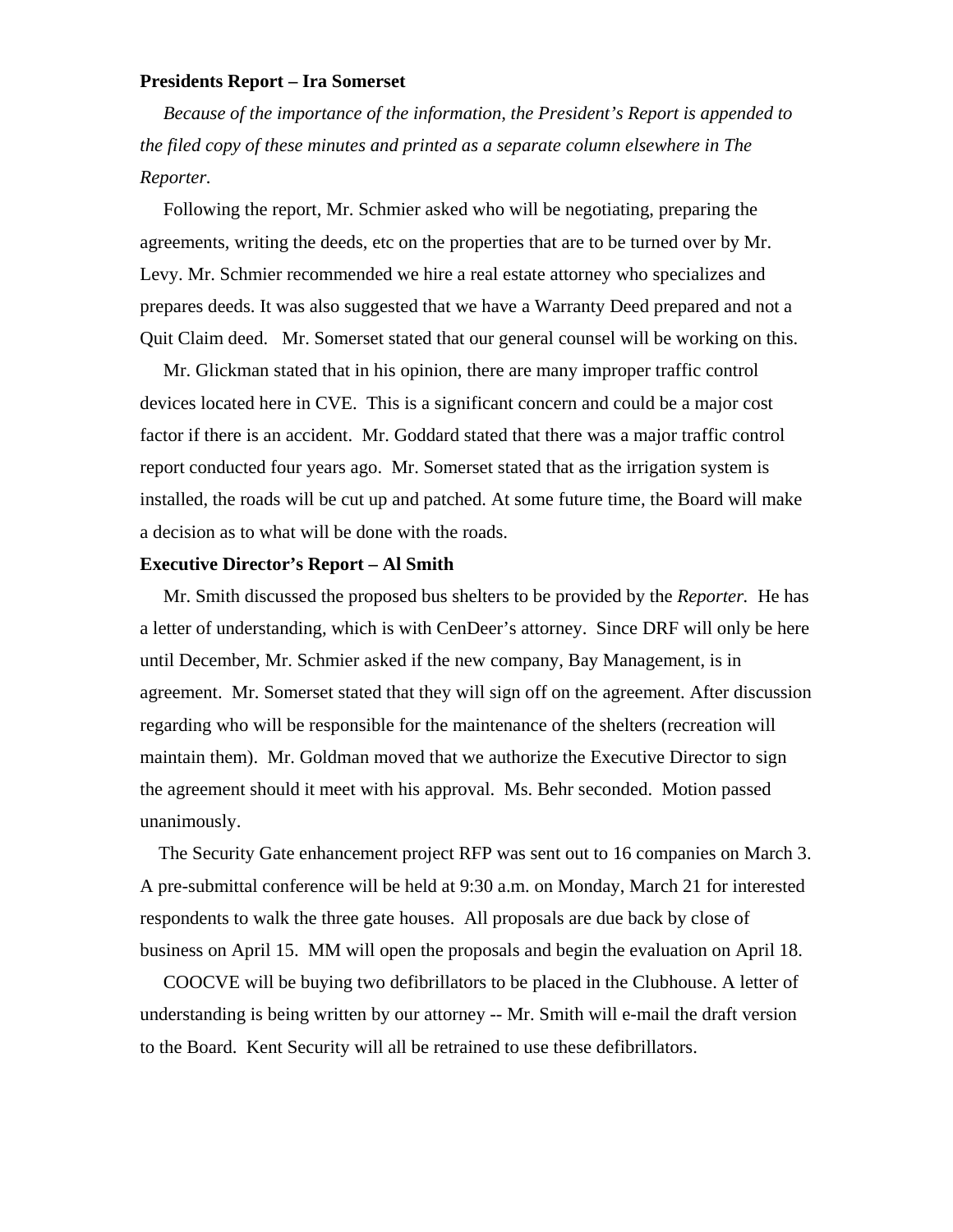Mr. Smith stated that three phases of the Perimeter Hedge Project are substantially complete: North South and East. The bulk of the cutting is complete on the west side and the stump grinding is in process; planting should start sometime next week. Landscapes of Distinction advised us that the hedges will grow approximately a foot a year providing they get adequate water. Mr. Goddard asked about putting up a privacy screen until the hedges grow. Mr. Smith said he would look into it and asked that Ms. Berner send him the information she has on the privacy screen material.

# **Business Manager's Report – AJ Bock**

 Floyd Fence Co. has repaired areas where fence posts have been damaged by residents at West Drive and Ellesmere canal bridge crossing.

 Access Masters Inc.: 1) Repaired the bracket on the West gate pedestrian bracket gate by residents forcing automated gate to open. 2) Ordered spare gate arms for replacement when cars hit them.

 Marquet Electric Inc. has made repairs to lights at Farnham "O", Tilford "C", Cambridge "A" because of work done by contractors for the utilities which are substandard, do not meet code or are potentially dangerous.

 Five Star Paving completed patch work in Ashby, Farnham, Harwood, Oakridge, Markham and Newport per the February contracted work schedule. We are looking at painting the traffic control lines.

 Florida Arborist Inc. was contracted to trim trees in three areas where trees were shading the FPL lights at Keswick, and Durham along the Century Boulevard and the main gate to the plaza.

 Mr. Goddard suggested that a neighborhood watch program be instituted with a dedicated line for residents to call when something is happening in the Village.

# **Committee Reports** - None

# **Unfinished Business** – None

### **New Business**

Ms. Berner moved to revisit the issue of teleconferencing before our snowbird members return up North as new information becomes available on this subject. Mr. Somerset stated it is out of order as we do not have the new information and that the information must be provided before the meeting so that the Board is prepared. Ms. Berner will bring it up at the next meeting.